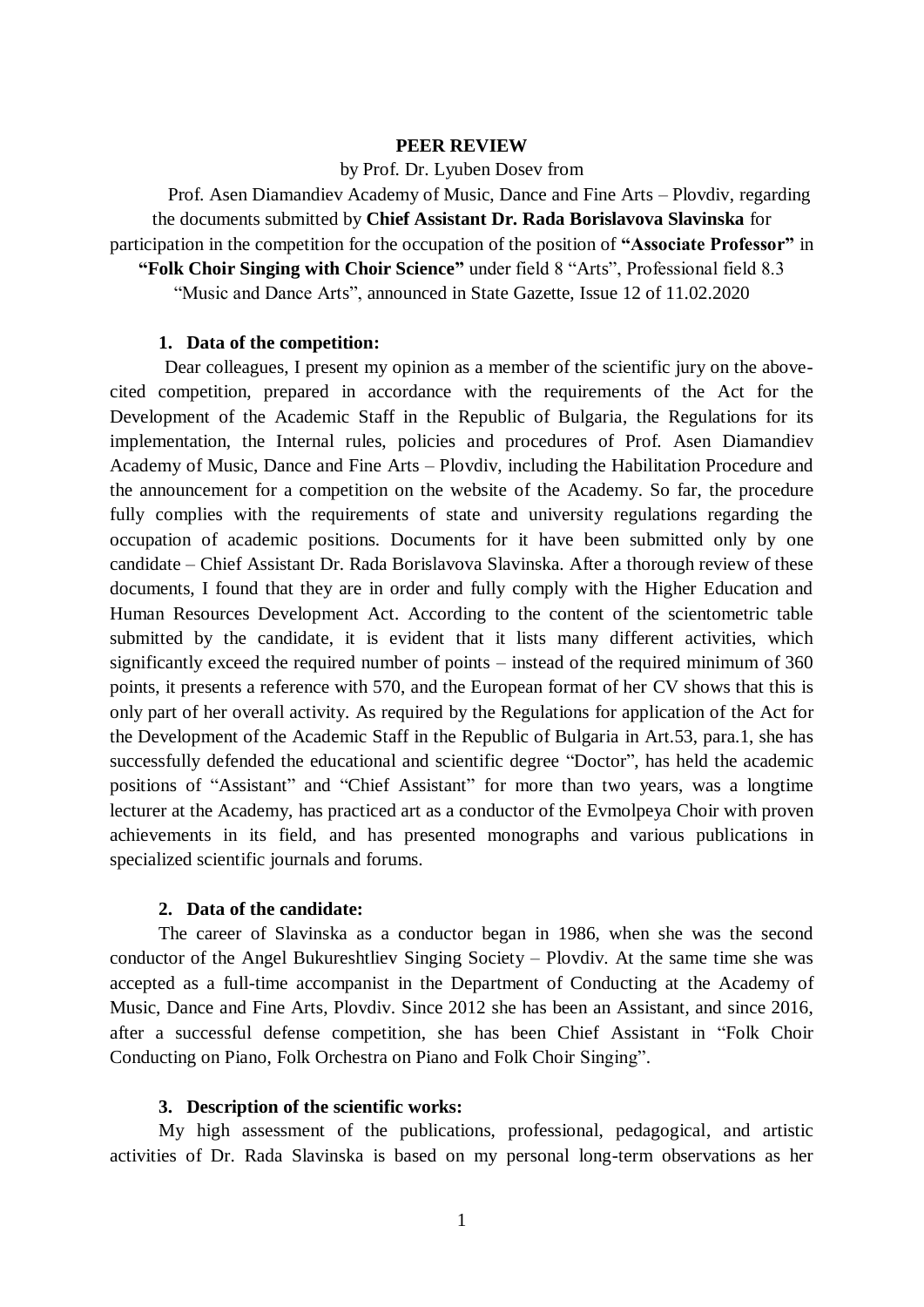colleague, as well as on a documentation that is detailed, backed with rich evidence, submitted for review and evaluation by the jury, namely:

- **The monograph** *"Prerequisites for the Emergence of the Songs for Folk Choir Genre"* – the habilitation work of the candidate – represents a valuable contribution to the scientific literature, studying the musical processes related to the processed folklore. In this theoretical study for the first time the historical facts about the musical processes in Bulgaria are considered through the prism of a change in the attitude to folklore and the prerequisites for the emergence of the future "folk choir song" genre.
- The **second monograph** of Slavinska *"Chronology and Characteristics of the Songs for Folk Choir Genre"* is no less valuable, because for the first time in the scientific literature the parameters of the genre, its specific features, classifications, historical conditionality, and main goals of the composers are defined.
- The **scientific report** "Plovdiv Waldhorn School" based on Slavinska's participation in the prestigious international conference organized by the Academy of Sciences of Ukraine proves the diverse interests of the author and her ability to scientifically and competently approach various thematic issues. The 5 scientific articles presented in the additional materials in the specialized press – "Christmas Concert or Seminar with the Masters of Our Time", "The Day of the People's Awakeners – a Day of Applause for the Academy of Music, Dance and Fine Arts", "Folklore Megaconcert in the Ancient Theater of Plovdiv", "Folklore Visions in Reality" and "Strokes from the Portrait of Milcho Vasilev" – complement her image of an in-depth researcher, unburdened by narrow frames, as well as a person who has the ability to analyze, notice, and draw the right conclusions in understandable language and beautiful expression.
- An **author's product,** such as the illustrated children's book "Obarkvatsiya", is rarely seen in habilitation materials, but the works included in it have a really high artistic value proven over time. Songs from the book, such as "Obarkvatsiya", "I Know What to Eat", "Cricket's Wedding", etc., have actually been regularly included in various national competitions for children's songs for almost two decades
- The **authorship of the fairy tale** "Dareno Na Bash Maystora", on which the State Puppet Theater Plovdiv creates its production "Darena", presents a different side of the artistic achievements of Slavinska. This writer's invention is very useful in her direct work with students and colleagues, in the creation of various scripts for productions and anniversary concerts, which over the years we have witnessed many times.

It is obligatory and very important to note that the citations mentioned in the reference cover various aspects of her activity – as a composer in the article "The Songs of Rada Slavinska", as a conductor of the Representative Male Choir for Orthodox Chants in "Philippopolis in the Netherlands", and as a perennial conductor of the Evmolpeya Choir, with which she is a guest at the "Bulgarian Festival in Vojvodina – Novi Sad". The report of Dr. Boris Mirchev "Messa Lilium by Rada Slavinska. An Attempt at Ideological and Aesthetic Presentation" also makes a strong impression. On the one hand – because it is a rare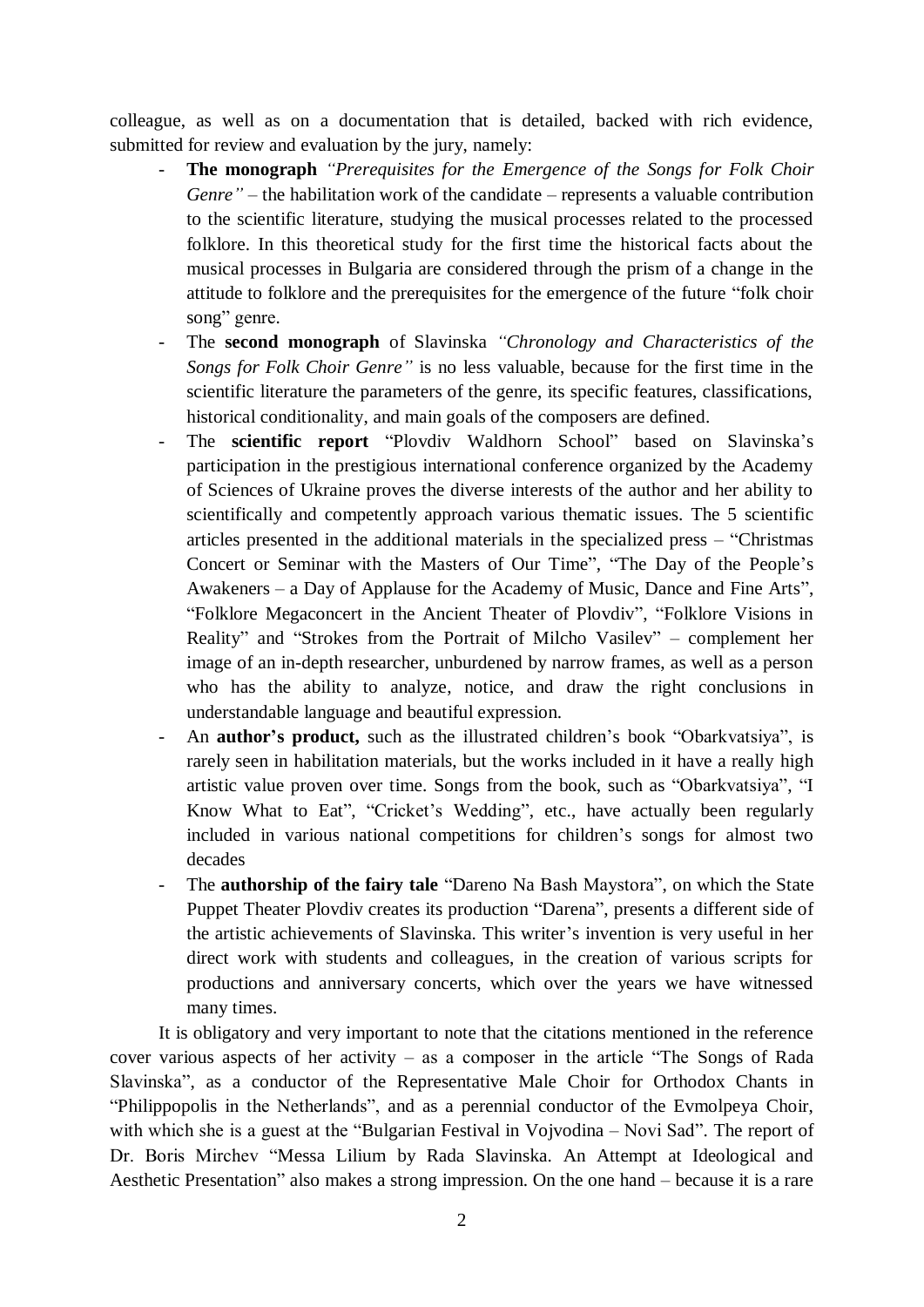scientific development on a work by a living composer, which is usually an indicator of the exceptional quality of the work, and on the other – because on scientometric indicators a scientific report evaluating an author does not belong to the peer reviews, but is essentially much higher assessment than a review.

Another important direction in her career is her active concert activity as a conductor of the Evmolpeya Choir. It is impressive. The concerts, diplomas, and thank you letters mentioned in the report reflect the level of the Ensemble and the capabilities of its conductor. All this is complemented by the many realized student productions from Slavinska's classes in the discipline "Folk Choir Singing" and from the feedback of the previous lecturer in this discipline – Assoc. Prof. Ivan Deliradev.

# **4. Scientific contributions**

After all that I have said so far, I would like to state most responsibly that I see in the face of the candidate a huge resource for her development in the near and distant future, as well as a hidden potential for discovering new and increasingly diverse and multifaceted creative activities related to the announced position. Her publications are indicative of the fact that she is very strong in her positions as a theorist and practitioner on the subject and is rightly a participant in the announced competition for "Associate Professor" in "Folk Choir Singing with Choir Science". The attitude of Chief Assistant Dr. Rada Slavinska towards art as a generalized philosophical category and as a permanent phenomenon in the lives of people around the world is undoubted and visible. And most of all, she is able with her professional and organizational qualities to make this art created by the authors reach in its most perfect form the general audience, which is always thirsty for encounters with art in all its forms and amazing emotional experiences.

### **5. Conclusion:**

After the many things that I shared with the esteemed scientific jury on the occasion of the provided documentation, with a deep degree of certainty and conviction I want to say that Chief Assistant Dr. Rada Borislavova Slavinska has the necessary qualities to take the academic position of "Associate Professor" in "Folk Choir Singing with Choir Science" at Musical Folklore Department, Faculty of Musical Folklore and Choreography at Prof. Asen Diamandiev Academy of Music, Dance and Fine Arts – Plovdiv, under field 8 "Arts", Professional field 8.1 "Theory of Arts", 8.2 "Fine Arts", and 8.3 "Music and Dance Arts", specialty "Folk Choir Singing with Choir Science". I emphasize that I personally will confidently vote "FOR" and allow myself to recommend to the esteemed members of the scientific jury to do the same!

Thank you for your attention!

25.06.2020 ………………………… Гр. Пловдив Prof. Dr. L. Dosev

> By signing here, I responsibly declare that I